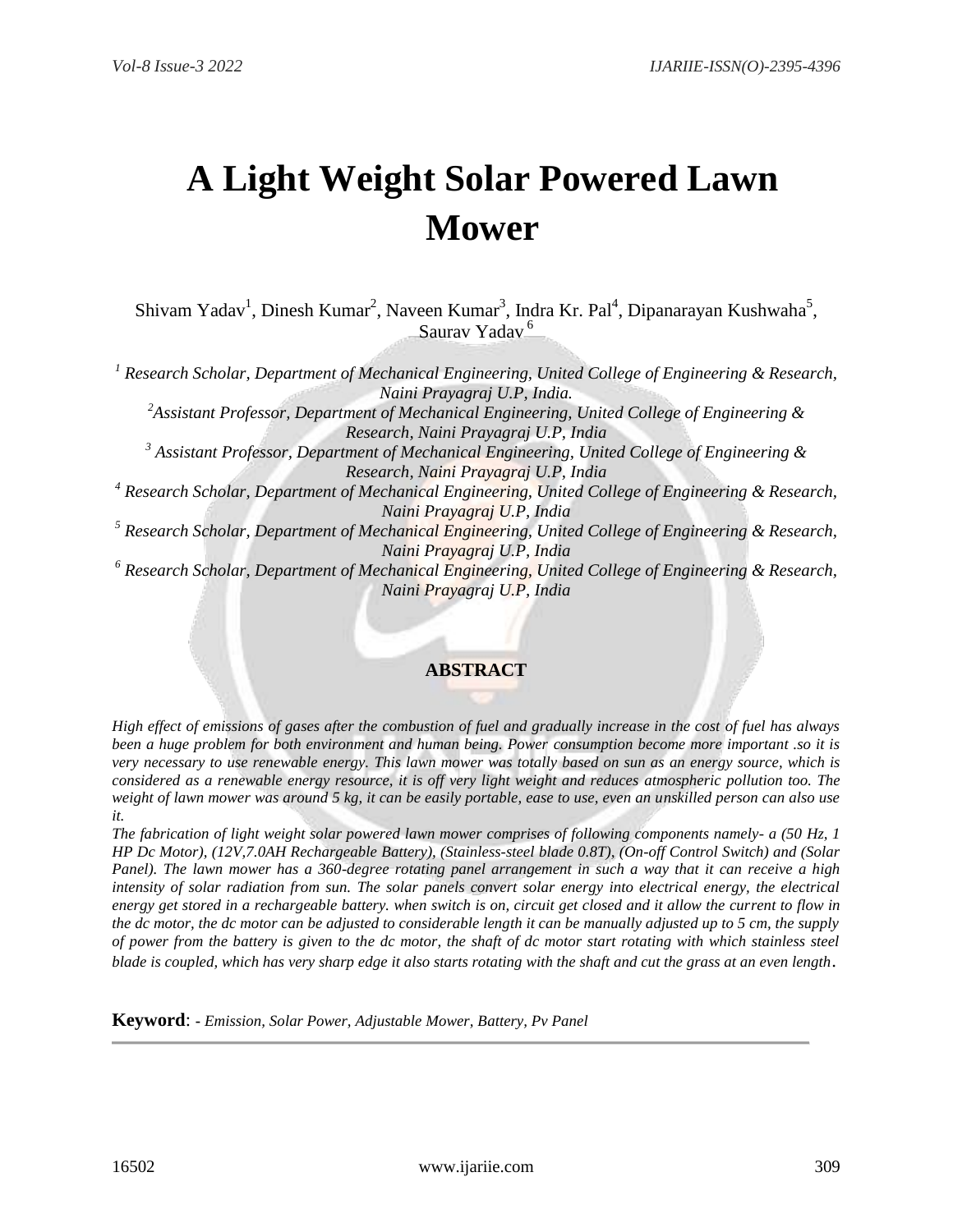## **1. INTRODUCTION**

As we all known that the non -renewable energy resources such as coal, gasoline, natural gases, nuclear energy etc. Once they used, they get exhausted  $&$  take millions of years to form due to which, there is continuous increase in the cost of fuel.

The exhaust gases which coming out after the combustion process into the atmosphere causes air pollution, the main objective of this research is to reduce the emission [1] of harmful gases  $\&$  to make light weight of Lawn mower. so, there is a need to use of renewable energy resources.

The solar lawn mower is a mechanical device used for upkeeping lawn with the help of solar energy as a source of power to drive the lawn mower instead of using electrical energy [2]. The solar lawn mower contains of Pvc pipes, direct current motor, a rechargeable battery, pv panel, a stainless-steel blade and switch.

A Light Weight Solar Powered Lawn Mower was designed and developed, on a principal that it has a panel arrangement in such a way that it can receive more solar radiation at a high intensity from the sun. The lawn mower was operated by the switch, when switch is on, it will close the circuit and allows the flow of current to the motor from the rechargeable battery, which in turn drive the blade used for mowing. The battery is a rechargeable battery get recharge through the solar energy. The unskilled worker can easily operate this device.

Here few designs requirement that must satisfy the study objectives which are:

1.To design a solar powered lawn mower which is light in weight.

2.Cost Effective.

3.Feasible in size.

4.Operate in varieties of applications.

5.Environmentally friendly [3].

#### **2. MATARIAL AND METHOD**

On the study, material such as Pvc Pipes were considered in fabrication of a light weight solar powered lawn mower. A hollow pvc pipes of width 1 mm and length of 3.6576 m was used in the construction of the frame. However, a Pvc pipes has light weight, provide great support to the structure, very cheaper, easy to connect and easily available in the market. The frame provides support to the dc motor, battery, as well as handle, frame to connect the pipes with each other t-joint and elbow are used.



**Fig -1**: Moveable mechanism of solar panel

Solar energy is a renewable energy resource [4]. Solar panels (also known as "PV panels"[5]) are used to convert light from the sun, which is composed of particles of energy called "photons", into electrical energy. The solar panel mounted in vertically upward direction with 360-degree rotation mechanism in such a way that it can received maximum amount of solar radiation at a high intensity from the sun. A battery is used to store the solar energy which will converted into electrical energy. Batteries are available in various voltages. A 12V ,7.0AH battery is used because of its cost and availability.

A Dc motor is any of a class of rotary [electrical motors](https://en.wikipedia.org/wiki/Electrical_motor) that converts direct current electrical energy into mechanical energy. when a magnetic field and an electric field interact, a mechanical force is produced. The Dc motor **or** direct current motor works on that principle.

The blade is connected to the shaft of dc motor, when the shaft of motor rotates the blade also rotates. Blade is a tool with a sharp edge that is designed to cut surface or material. Lawn Mower has sharp, spinning blades that cut the grass and its roots.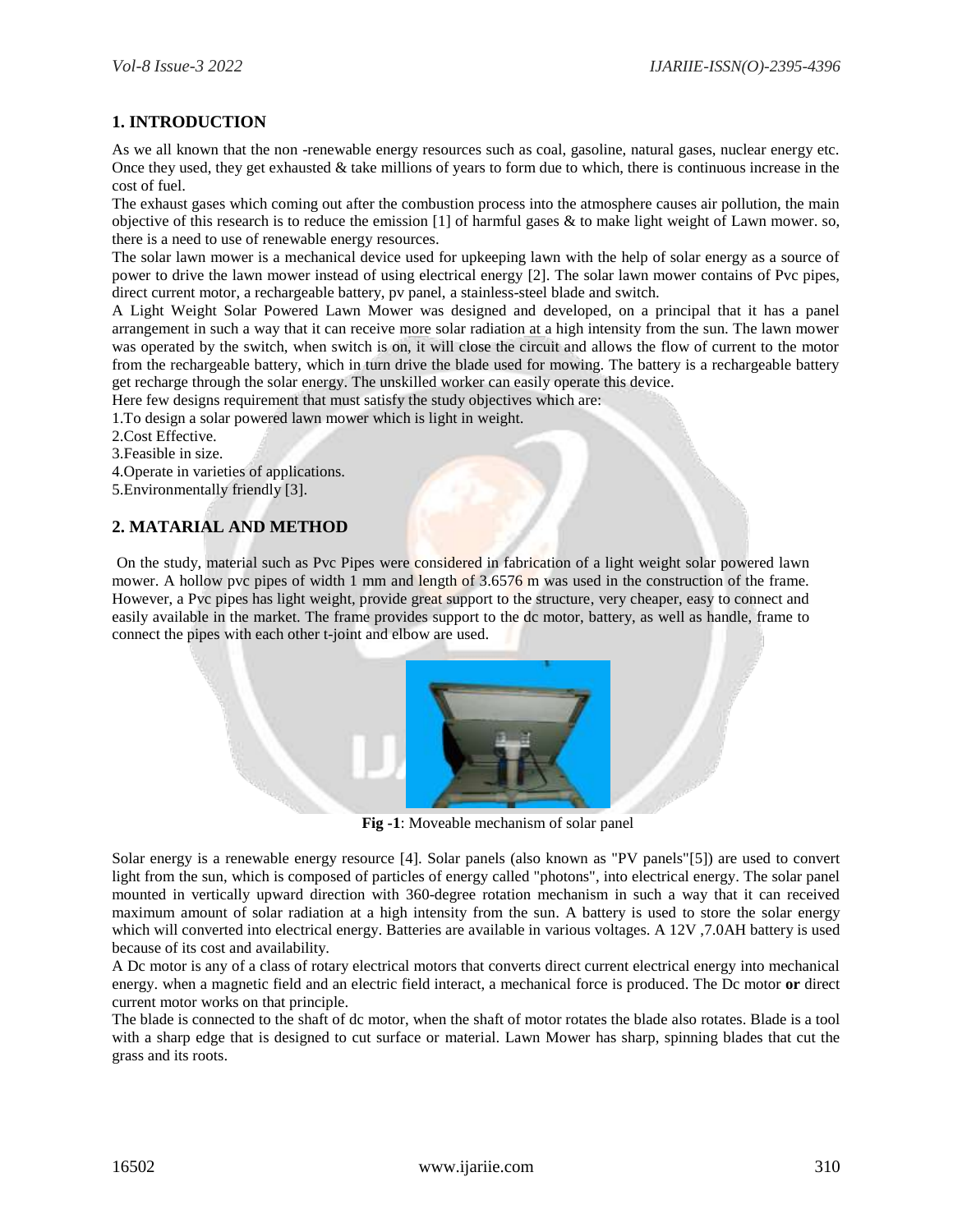| Items          | Quantity |
|----------------|----------|
| Pvc Pipes      |          |
| Solar Panel    |          |
| Dc Motor       |          |
| Cable          |          |
| Switch         |          |
| <b>Battery</b> |          |

### **Table -1:** Components of lawn mower

#### **2.2 Method**

To design light weight solar powered lawn mower [6] various literature and paper are referred, different -different ideas were collected from different sources. To minimize the challenges which coming out in terms of electricity and gasoline, the idea of solar powered lawn mower was developed. Other than this it has one more importance that is, its light weight.

For the design certain parameters such as the main body structure, the position of components is needed to be considered. A pvc pipes was used in the fabrication of body structure because of its light weight, great strength and easily available in market at an affordable price. Fabrication was done in mechanical engineering workshop at United College of Engineering and Research.

A light weight solar powered lawn mower works on a principal that it has a panel arrangement in such a way that it can receive more solar radiation at a high intensity from the sun. The panel convert the solar energy into electrical energy and that electrical energy get stored in a 12V rechargeable battery from the battery a 12V dc motor is connected, through connecting wires and stainless-steel blade is coupled with the dc motor.

## **3. WORKING**

Coming to the working of solar powered grass cutter machine, in which a solar panel, dc motor,12v rechargeable battery a diode and stainless-steel blade are comprises. The whole-body part of the grass cutter is made up with hollow square bar and they are connected with each other with the help of t-joint & coupling which provide support and strengthen to the body. In this four-caster wheel are used which is mounted at the lower part of the body through which grass cutter body will along with the blade. It has a solar panel mounted vertically upward in a particular arrangement. The mounted solar panel has a moveable mechanism, it can be adjusted according to sunlight directions in such a way that it can receive solar radiation with high intensity easily from the sun. Now these solar panel convert solar energy into electrical energy and then electrical energy is stored in a 12v battery. A diode is used, which do not allow the battery to give reverse power to the panel. The Dc motor is connected to the battery with the connection wires, between these two, mechanical circuit breaker switch is provided. It will start and stop the working of the motor. The motor is mounted in vertical downward and fixed in a T-shape joint. From the shaft of motor, a stainless-steel blade is connected from the motor, the power transmits to the mechanism and this makes the blade to slide on a fixed blade and this make to cut the grass at an even length.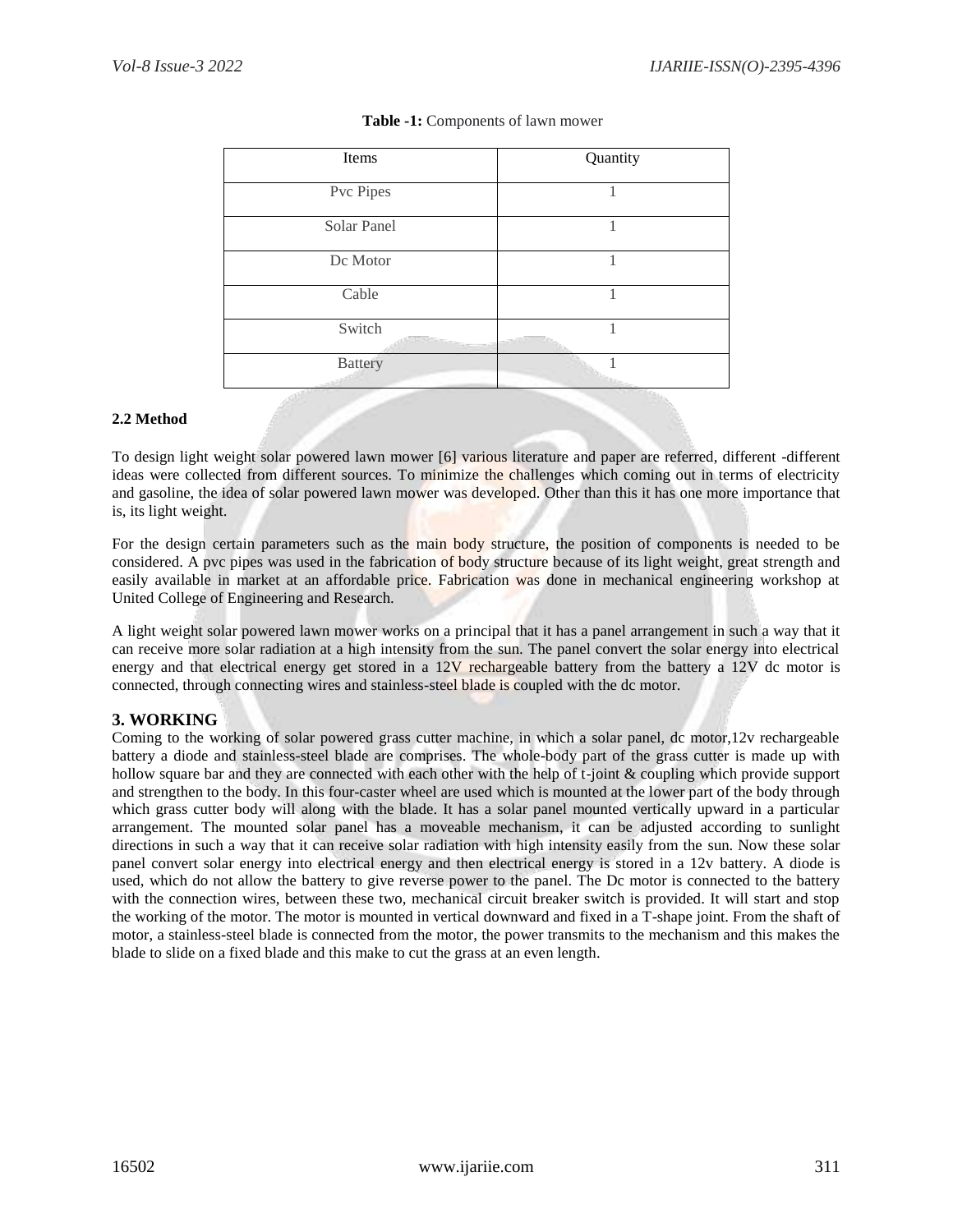

Pvc pipes was used to reduce the weight of lawn mower, it is easily available in market. The solar panel of 1000v ,2.93A was suitable for lawn mower. Because of its price and availability, a battery of 12 V ,7.0AH was used.12 v dc motor speed around 12000 rpm was taken for the project and it was found to be affordable and easy to mount. on seeing stainless steel blade was very easily available and can be very easily connect or replace with the shaft so it was used. Power and torque to motor with no load condition was 300 W and 2.387 N-m and on giving load, power of motor was 348 Wand torque was 1.575 N-m. The complete design and fabrication of light weight solar powered lawn mower was presented in fig3.